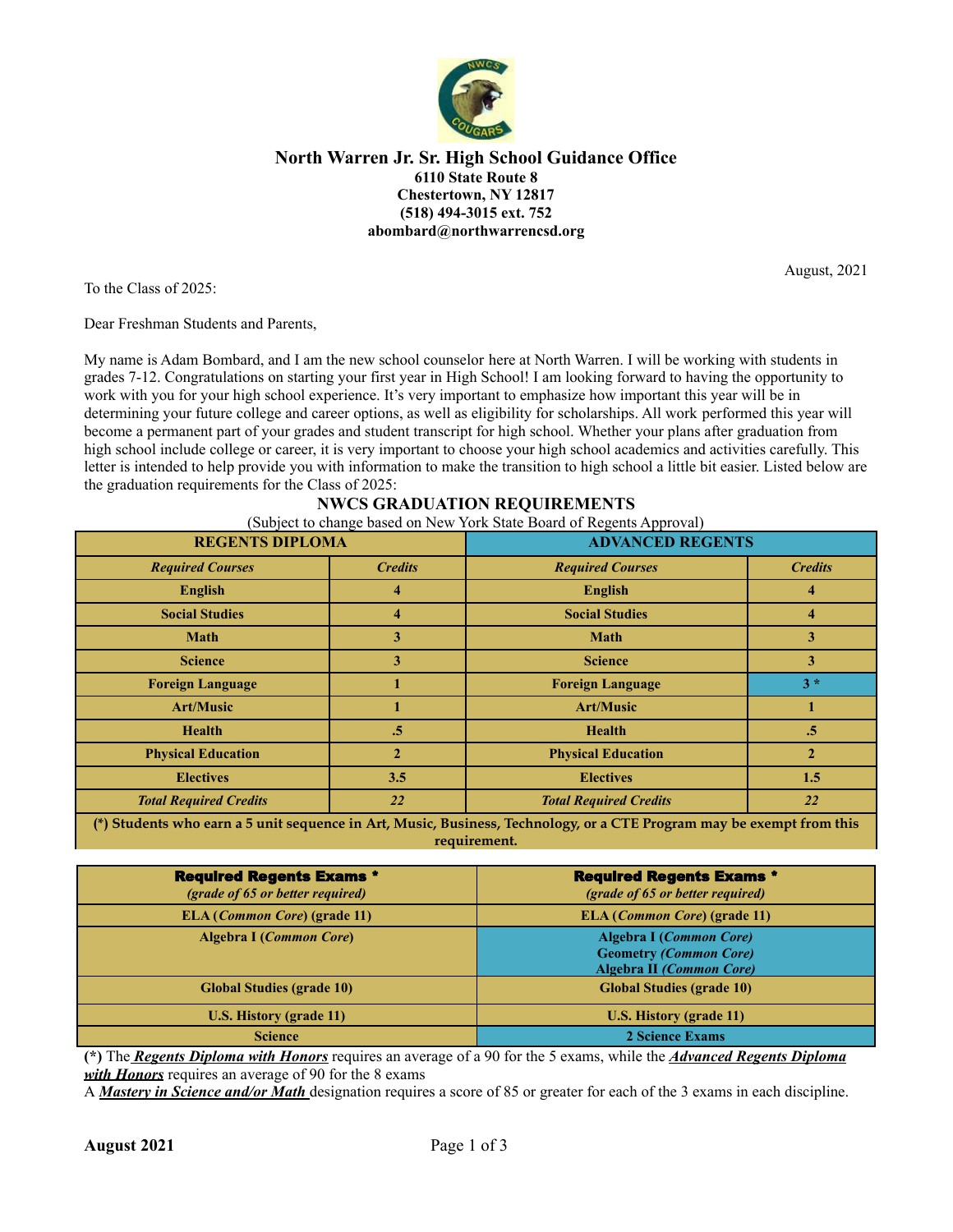

#### **North Warren Jr. Sr. High School Guidance Office 6110 State Route 8 Chestertown, NY 12817 (518) 494-3015 ext. 752 abombard@northwarrencsd.org**

#### **Freshman High School Planning: 2021-2022** *Just a few important reminders for this year*

- 1. Visit your **Guidance Grade 9 – Class of 2025** Google Classroom often:
	- Be sure to use this as a reference for important updates and information!
	- Schedule a visit to the Guidance Office during Study Hall or PE times; Remember, you are welcome at any time *with an approved appointment.*
	- There will be times when you will be contacted to come to guidance
- 2. Remember critical Study Skills
	- Organization
	- Time Management (make effective use of your schedule  $\&$  stress)
	- Study Area at Home (quiet, free of distractions, comfortable, well-lit)
	- Chromebook / Planner (Use them!)
	- Study even when you don't have "homework"
	- Don't be afraid to ask for help
	- <http://www.how-to-study.com/>
- 3. How to request homework when you are sick
	- Set up a homework buddy who can get your assignments for you
	- Otherwise, have your parent call the guidance office or high school office to request it
- 4. Seek assistance from teachers if you are struggling with coursework.
	- Make arrangements with your teacher for extra assistance as needed.
	- Use your Study Hall as effectively as possible, and use extra time wisely.
- 5. Credits for Graduation
	- All courses taken this year will appear on your permanent transcript
	- If you pass all courses scheduled each high school year, you will graduate on time with sufficient credits
- 6. Check out Career Options for your future
	- Every North Warren Student has a profile at [www.choices360.com.](http://www.choices360.com) Check out the Career Planning option!
	- Take time to understand your interests, skills, and values about the world of work.
- 7. Get involved at NWCS! (Clubs, Organizations, Sports, *when available*)
	- A.V. Club
	- Foreign Language Club
	- Interact Club
	- SADD
	- Student Council
	- Baseball
	- **Basketball**
	- Bowling
	- Soccer
	- Softball
	- **Tennis**
	- XC & XC Ski